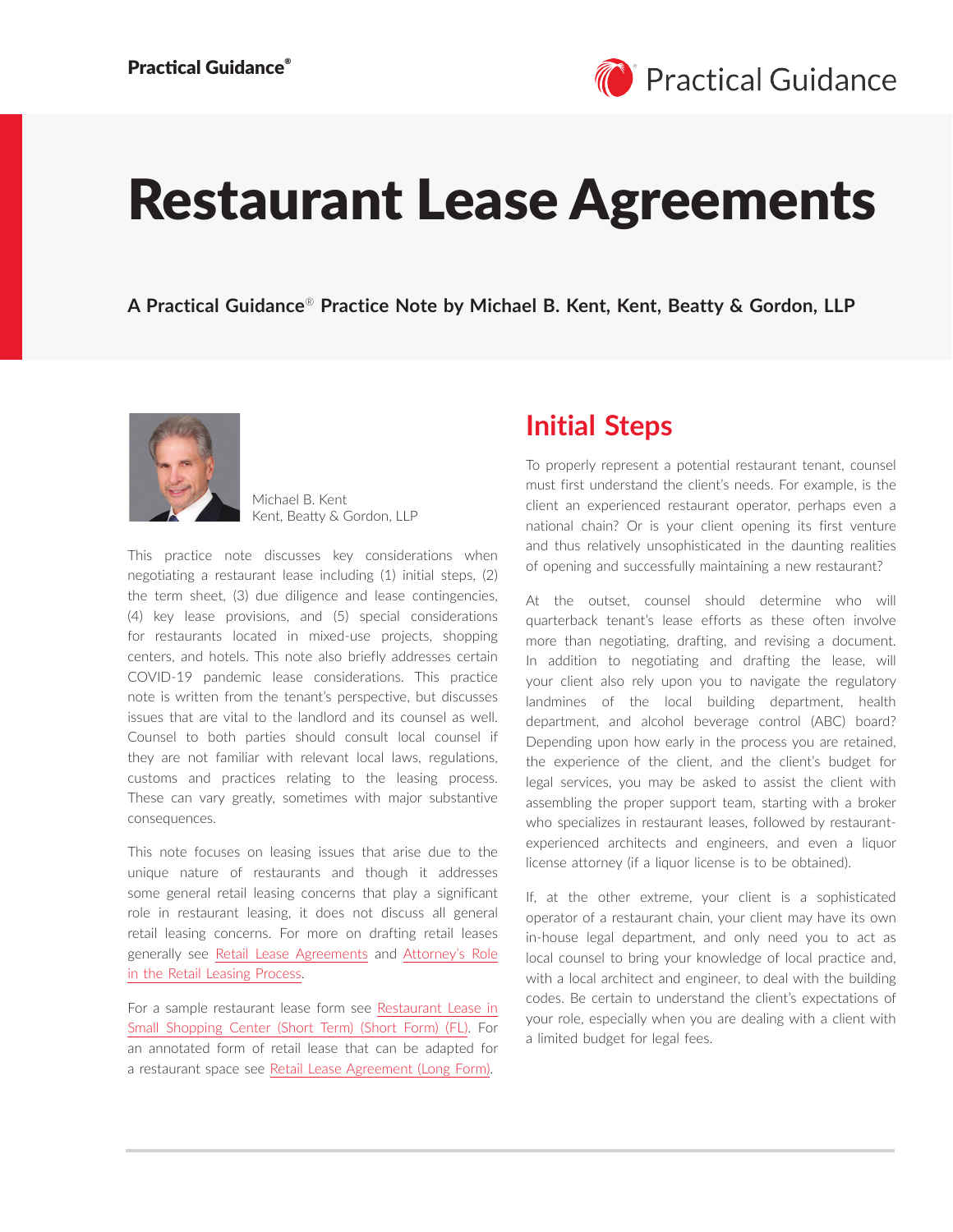### **The Term Sheet**

A non-binding term sheet (or letter of intent) is typically the first step in the process and can be viewed in two distinct lights: either as a blueprint (some would say a bible) for the deal or a mere invitation to negotiate. It is in the tenant's best interest to treat the term sheet as the actual framework for the deal. To not do so may be perceived as a sign of bad faith and create a lack of trust when the actual lease negotiations begin. Although the parties' brokers generally spearhead this phase, a prospective tenant is best served by involving its counsel at this early stage.

A term sheet will spell out the basic business terms of a proposed lease (e.g., term, base rent, escalations, rent concessions, security deposit, personal guaranty, responsibilities for tenant's buildout, utilities, repairs obligations, and basic assignment and sublet rights), leaving many of the key so-called legal aspects to be fleshed out by counsel during the lease drafting stage. Because many issues will surface when converting what may be as short as a three-page bullet-point term sheet into a 60 page or more lease, it is in both parties' best interests to craft as detailed a term sheet as possible. For general forms see [Letter of Intent \(Retail Lease\) \(Long Form\)](https://advance.lexis.com/open/document/lpadocument/?pdmfid=1000522&pddocfullpath=%2Fshared%2Fdocument%2Fforms%2Furn%3AcontentItem%3A5BGS-HKK1-F57G-S53D-00000-00&pdcontentcomponentid=500752&pdteaserkey=sr0&pditab=allpods&ecomp=ztrg&earg=sr0) and the less preferable [Letter of Intent \(Retail Lease\) \(Short Form\).](https://advance.lexis.com/open/document/lpadocument/?pdmfid=1000522&pddocfullpath=%2Fshared%2Fdocument%2Fforms%2Furn%3AcontentItem%3A5BGS-HKK1-F57G-S53F-00000-00&pdcontentcomponentid=500752&pdteaserkey=sr0&pditab=allpods&ecomp=ztrg&earg=sr0)

Counsel also must also take the location of the restaurant into consideration. Will it be in a free-standing building, in a mixed-use project (with offices and/or residential apartments above), a shopping center, a hotel, or a casino? Each of the foregoing presents the practitioner with its own set of wrinkles and complications, many of which are explored below.

Note that in a mixed-use project, the lease is not the only document that governs the operation of a restaurant. There often is an agreement among the owners of the project's components called a Declaration of Covenants, Conditions and Restrictions which will be incorporated by reference into the lease, thus binding your client. Counsel should be aware of any provisions in the declaration that could materially impact the client's tenancy to determine whether these provisions need to be addressed in the term sheet.

In addition, the physical condition of the space upon delivery of possession should be considered. Will the landlord be required to deliver only a so-called "vanilla shell" with the tenant having to do a full build-out? Or will the new tenant be presented with an almost turn-key operation through a "key money" deal, where an existing restaurant lease is assigned to a new tenant, with all furniture, fixtures & equipment (FF&E) included (and, in some jurisdictions, perhaps a transferable liquor license) for a key or fixture fee?

If the tenant is a franchisee-operator, its franchisor likely will require that the lease contain an acknowledgment by the landlord of certain of the franchisor's rights under the franchise agreement, should the franchisee default under the lease. This, too, should be spelled out in the term sheet and not left for the lease negotiations.

# **Due Diligence and Lease Contingencies**

Due diligence efforts are critical to the leasing process but can be time-consuming and expensive. Timing is a major issue. Basic due diligence efforts can be commenced even before the term sheet is agreed upon; however, it is often not until the term sheet is in place that these efforts will begin in earnest. Once the term sheet is in place, thus assuring the client of a good faith basis for proceeding, the client is faced with the following quandary: should due diligence efforts be commenced ahead of drafting the lease only to face the possibility that the lease will not be consummated, thus costing the client substantial time and money, or should the due diligence efforts be deferred until the lease is in place? The caveat here is that by deferring the due diligence, the client may fail to uncover, until it is too late, that there are circumstances extant (e.g., zoning restrictions, inadequate building systems) that might result in the tenant leasing a space it cannot fully utilize.

The term sheet should not be negotiated in a vacuum. Counsel to a potential restaurant tenant should urge its client to allow certain due diligence efforts to be performed at this early stage (especially by accessing readily available public records) to establish the base suitability of the property for the operation of a restaurant. You should consider making an initial site visit with your client and its architect. Certain substantive issues may be discovered at a site visit which should be addressed as early as possible and included in the term sheet. However, there are certain types of contingencies which cannot be resolved through due diligence efforts (i.e., those for which the outcome can only be known with the passage of time, such as obtaining building permits, zoning variances, and liquor licenses). These cannot be left to chance, and the tenant must be protected against a possible negative outcome by including appropriate termination contingency clauses in the lease

For example, the ability to obtain a liquor license is critical as most restaurants cannot survive without the revenues from such sales. Although the outcome of an application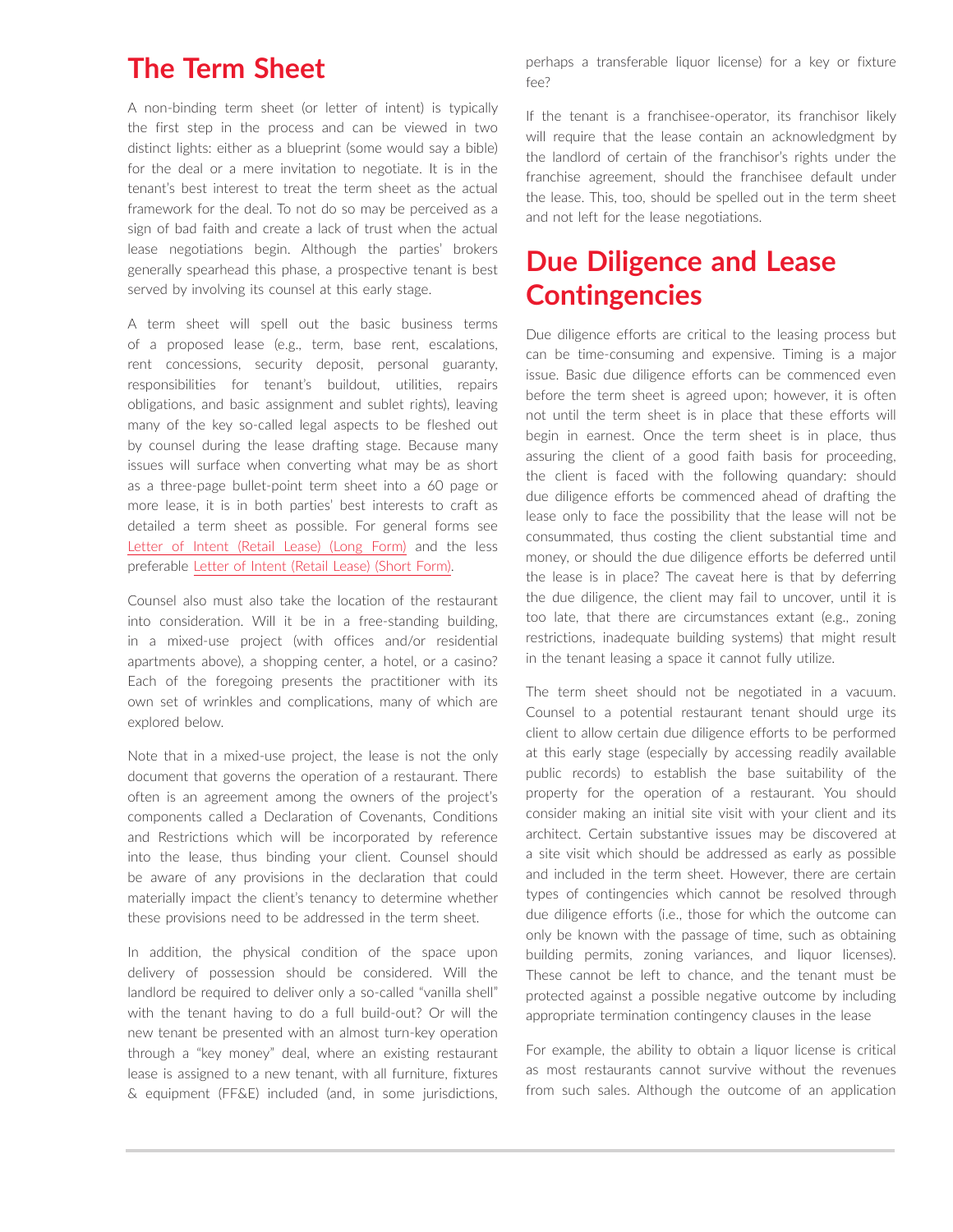to the ABC board generally will not be known until several weeks after the lease is executed and the application submitted, in certain jurisdictions a liquor license may not be available as a matter of law due to the location of the proposed restaurant (for example, if the location is near a place of worship or a school). These threshold disqualifying factors are easy to identify and should be resolved during the term sheet stage, leaving the actual issuance of the license as a lease contingency.

For sample contingency clauses see [Liquor License](https://advance.lexis.com/open/document/lpadocument/?pdmfid=1000522&pddocfullpath=%2Fshared%2Fdocument%2Fforms%2Furn%3AcontentItem%3A5R6K-0CN1-F4GK-M4D3-00000-00&pdcontentcomponentid=500752&pdteaserkey=sr0&pditab=allpods&ecomp=ztrg&earg=sr0)  [Contingency Clause \(Restaurant Lease\)](https://advance.lexis.com/open/document/lpadocument/?pdmfid=1000522&pddocfullpath=%2Fshared%2Fdocument%2Fforms%2Furn%3AcontentItem%3A5R6K-0CN1-F4GK-M4D3-00000-00&pdcontentcomponentid=500752&pdteaserkey=sr0&pditab=allpods&ecomp=ztrg&earg=sr0) and [Adequacy of](https://advance.lexis.com/open/document/lpadocument/?pdmfid=1000522&pddocfullpath=%2Fshared%2Fdocument%2Fforms%2Furn%3AcontentItem%3A5R6K-0CN1-F4GK-M4D7-00000-00&pdcontentcomponentid=500752&pdteaserkey=sr0&pditab=allpods&ecomp=ztrg&earg=sr0)  [Utilities Contingency Clause \(Restaurant Lease\) \(Pro-Tenant\).](https://advance.lexis.com/open/document/lpadocument/?pdmfid=1000522&pddocfullpath=%2Fshared%2Fdocument%2Fforms%2Furn%3AcontentItem%3A5R6K-0CN1-F4GK-M4D7-00000-00&pdcontentcomponentid=500752&pdteaserkey=sr0&pditab=allpods&ecomp=ztrg&earg=sr0) In each of these clauses, if the contingency is not satisfied, the tenant is able to terminate the lease without liability or further obligation. Note, however, that landlords frequently require the payment of a liquidated amount for a tenant's exercise of the right to terminate, or reimbursement for the landlord's (non-contingent) brokerage fees, legal fees and money expended readying the premises for the tenant. Bear in mind that even if the tenant can walk away without paying anything to the landlord, the tenant will lose its outof-pocket investment to that date, including initial build-out costs, professional fees and, possibly, rent payments.

# **COVID-19 Pandemic Considerations**

After the 2020 onset of the COVID-19 pandemic, real estate attorneys were inundated with pleas from their restaurant clients desperately seeking to have their leases renegotiated to allow for some combination of partial abatements, temporary rent reductions, and rent carry forward deferrals. Many practitioners first turned to the contractual defense of force majeure. The force majeure clause, although hardly unique to restaurant leases, usually was afforded scant attention during lease negotiations, as it was often viewed as a boilerplate-type provision. The pandemic caused these clauses to be placed under a microscope whereupon it was discovered that the standard force majeure clause offered little, if any, solace to a tenant. Even if a pandemic was within the clause's definition of a force majeure event, whether expressly stated (often not), or deemed to fall within the "other unforeseeable event" criteria, virtually all force majeure clauses provide that the occurrence of the specified force majeure event will not excuse the payment of rent. At best, it only excuses temporary performance of a tenant's non-monetary obligation during the period in which the force majeure event continues.

Nonetheless, in some situations, landlords, taking into account both the landlord's and tenant's financial and other

circumstances, would make limited concessions. (Note that in negotiating a lease modification, the practitioner also should ensure that such savings cannot be recaptured under a related personal guarantee.) However, where negotiations proved unsuccessful, litigation often ensued. Although there is a developing body of COVID-19 case law, with variations in outcome throughout the country, in most instances a tenant's effort to avoid paying rent were unsuccessful as the oft-advanced common law defenses of frustration of purpose and impossibility of performance were rejected by the courts.

Alternatively, many tenants who were unable to achieve satisfactory lease modifications were compelled to seek the protection of their existing business interruption insurance policies (intended to provide significant protection in the event a covered peril forces a business to cease operations for a specified period time). Unfortunately, with the exception of a few outlier cases, courts uniformly have rejected these coverage claims either on the basis that a pandemic was an express policy exclusion (which became a more frequent practice after the SARS outbreak in 2002), or as a matter of law inasmuch as the required condition of there being "direct physical loss of damage" to the insured's property was not satisfied.

As such, at least prospectively, a practitioner, after reviewing the developing case law and commentaries on this subject, should devote attention to crafting a more tenant-favorable force majeure clause. At a minimum, the clause should expressly provide that a pandemic is a force majeure event. Language such as "should any actual or threatened health emergency, epidemic, pandemic (including, without limitation, COVID-19), governmental shut-down, or restriction on essential or nonessential business, or government preemption or restrictions or by reason of any rule, order or regulation of any department or subdivision thereof of any government agency or by reason of the conditions which have been or are affected, either directly or indirectly, thereby…" should be considered.

In addition, an aggressive practitioner might try to obtain some form of conditional rent payment protection for the restauranteur by adding language to the effect of the following:

… provided that in no event shall the foregoing [the pandemic force majeure event] excuse Tenant from its obligations to pay base rent and additional rent as and when due and owing under this Lease unless Tenant is required to completely close for business to the public with respect to eat-in dining for a period of up to onehundred eighty (180) days due to a federal, state and/ or local executive order resulting from a pandemic or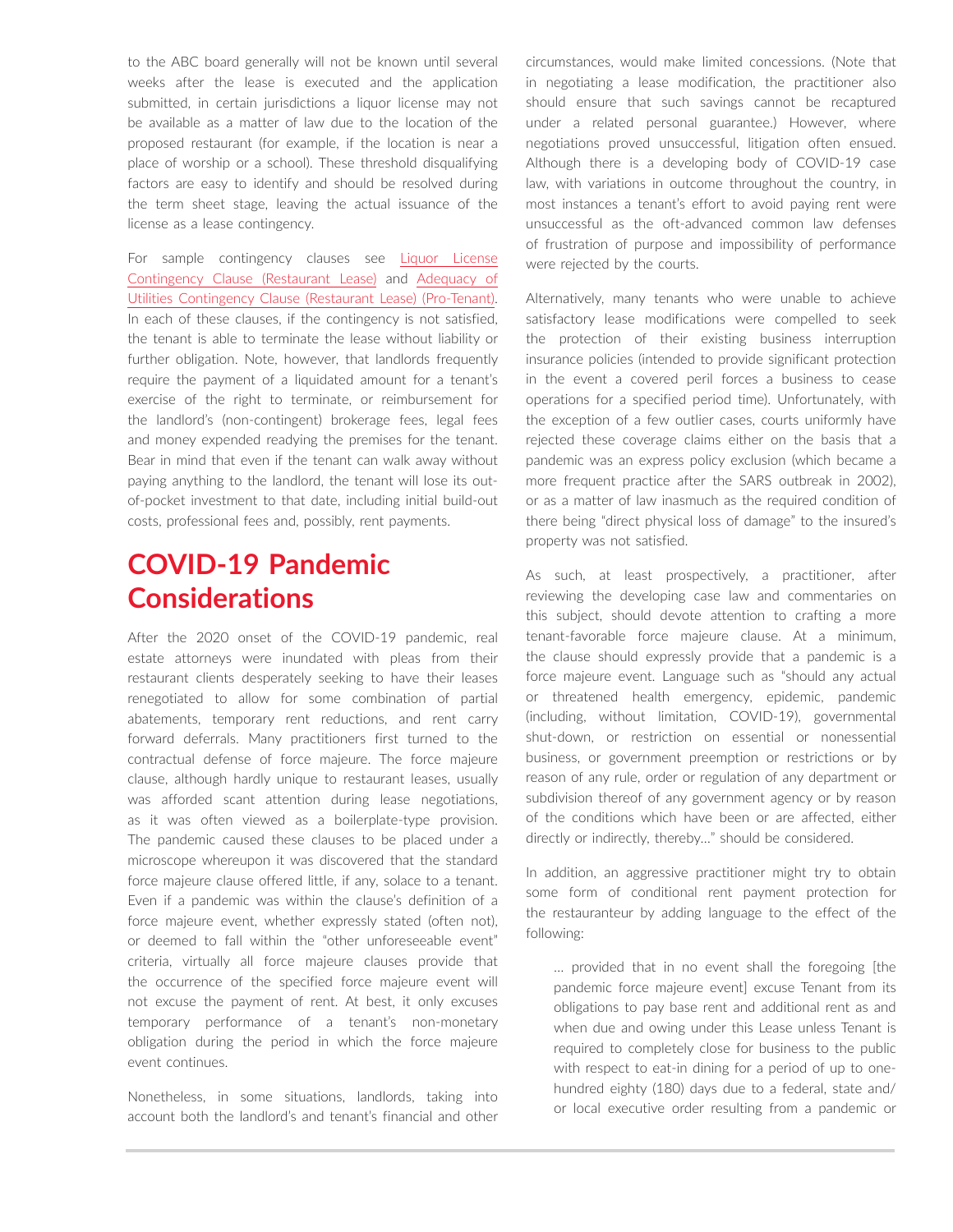other health crisis. In the event Tenant is required to completely close for business to the public due to such governmental action, Tenant's base rent shall be abated for a period of up to one-hundred eighty (180) days but Tenant shall continue to be obligated to pay additional rent and all other charges as due and owing under the Lease during such abatement period.

Not surprisingly, except in those situations where the tenant has superior negotiating leverage, it will be all but impossible to obtain this protection for the client.

# **Key Lease Provisions – Use**

While the use provisions discussed below are not entirely unique to restaurant leases, all are very important to a restaurant operator.

### **Permitted Use**

The permitted-use clause determines the allowable scope of a tenant's use of the premises, often by describing, in varying degrees of specificity, the actual concept and style of the restaurant. At its most basic, a permitted use clause would read similarly to the following:

Tenant shall use the Demised Premises solely for the purpose of conducting the business of a restaurant for on premises consumption and the sale of beer and alcoholic beverages, provided that Tenant shall have obtained all appropriate licenses and permits.

It is more likely, however, that the landlord will seek to limit the permitted type of cuisine and décor of the restaurant, in more extreme cases requiring a menu to be attached as an exhibit to the lease as a limitation of what the tenant may offer. If faced with this, a tenant should agree only to generally serve the types of items shown on the menu but retain the right to alter the menu consistent with the described style and concept of the restaurant. (For a more detailed use clause with some operating provisions, see [Permitted Use Clause \(Restaurant Lease, Office or Retail](https://advance.lexis.com/open/document/lpadocument/?pdmfid=1000522&pddocfullpath=%2Fshared%2Fdocument%2Fforms%2Furn%3AcontentItem%3A5R6K-0CN1-F4GK-M4D6-00000-00&pdcontentcomponentid=500752&pdteaserkey=sr0&pditab=allpods&ecomp=ztrg&earg=sr0)  [Space\) \(Pro-Landlord\).](https://advance.lexis.com/open/document/lpadocument/?pdmfid=1000522&pddocfullpath=%2Fshared%2Fdocument%2Fforms%2Furn%3AcontentItem%3A5R6K-0CN1-F4GK-M4D6-00000-00&pdcontentcomponentid=500752&pdteaserkey=sr0&pditab=allpods&ecomp=ztrg&earg=sr0)) However, unless the lease includes a percentage rent obligation (see discussion below), the operator of a freestanding restaurant should be subject to few, if any, restrictions on the use of the premises for the operation of a restaurant (other than, perhaps, the basic concept and style).

In some situations, the permitted use will include the utilization of an outdoor patio area. The lease should specify whether any additional rent will be incurred for the use of the patio. In some urban areas, the outdoor area may be on a public street which would also require a permit from the municipality. You can expect to be faced with strict noise and hours of operation restrictions. See [Outdoor Patio Clause \(Restaurant Lease\).](https://advance.lexis.com/open/document/lpadocument/?pdmfid=1000522&pddocfullpath=%2Fshared%2Fdocument%2Fforms%2Furn%3AcontentItem%3A5R6K-0CN1-F4GK-M4D5-00000-00&pdcontentcomponentid=500752&pdteaserkey=sr0&pditab=allpods&ecomp=ztrg&earg=sr0)

### **Exclusive Use Rights**

Most shopping center (and some mixed-use) restaurants enjoy exclusive use rights while also being subject to the exclusive use rights that were granted to other tenants. In return for this protection, the operator of a restaurant with a circumscribed cuisine may be prohibited from selling food items exclusively reserved to other restaurants. For example, the lease may state something like:

Tenant shall use the Demised Premises solely for the purpose of operating a full service first-class Malaysian restaurant (or Asian restaurant of similar quality and décor), and for no other use or purpose. However, under no circumstances will a Chinese fast food, Chinese kitchen, basic Chinese restaurant or Japanese restaurant be deemed to constitute an "Asian Restaurant" or "Permitted Use" for the purpose of this Section.

Tenant should ask for exclusivity for tenant's style of restaurant that is as broad as possible, and carefully review all exclusive use rights granted to other tenants to confirm that they will not adversely impact tenant's operation. Sound practice dictates that you obtain and attach the verbatim exclusivity language from the other tenants' leases as summaries may be inaccurate.

### **Operational Provisions**

### *Required Hours of Operation*

Many landlords like to dictate the hours and days of operations. There is justification for a reasonable operating schedule if the restaurant is in a shopping center, mixeduse project or where the lease includes a percentage rent provision. Otherwise, the landlord should have minimal input on this subject. Many landlords also seek to require the restaurant to be open year-round. Tenant's lawyer should negotiate for certain permitted "dark" periods to allow for renovations, observance of certain holidays and force majeure events. For a sample clause, see [Operating](https://advance.lexis.com/open/document/lpadocument/?pdmfid=1000522&pddocfullpath=%2Fshared%2Fdocument%2Fforms%2Furn%3AcontentItem%3A5R6K-0CN1-F4GK-M4D4-00000-00&pdcontentcomponentid=500752&pdteaserkey=sr0&pditab=allpods&ecomp=ztrg&earg=sr0)  [Clause \(Restaurant Lease, Shopping Center\) \(Pro-Landlord\).](https://advance.lexis.com/open/document/lpadocument/?pdmfid=1000522&pddocfullpath=%2Fshared%2Fdocument%2Fforms%2Furn%3AcontentItem%3A5R6K-0CN1-F4GK-M4D4-00000-00&pdcontentcomponentid=500752&pdteaserkey=sr0&pditab=allpods&ecomp=ztrg&earg=sr0)

### *Noise and Odors*

Noise and cooking odors are a natural part of the restaurant experience; however, they can also be the source of unpleasant conflicts with other residents and workers in a mixed-use project. A basic lease prohibition would provide that "Tenant shall not suffer, allow or permit any offensive or obnoxious vibration, noise, odor or other undesirable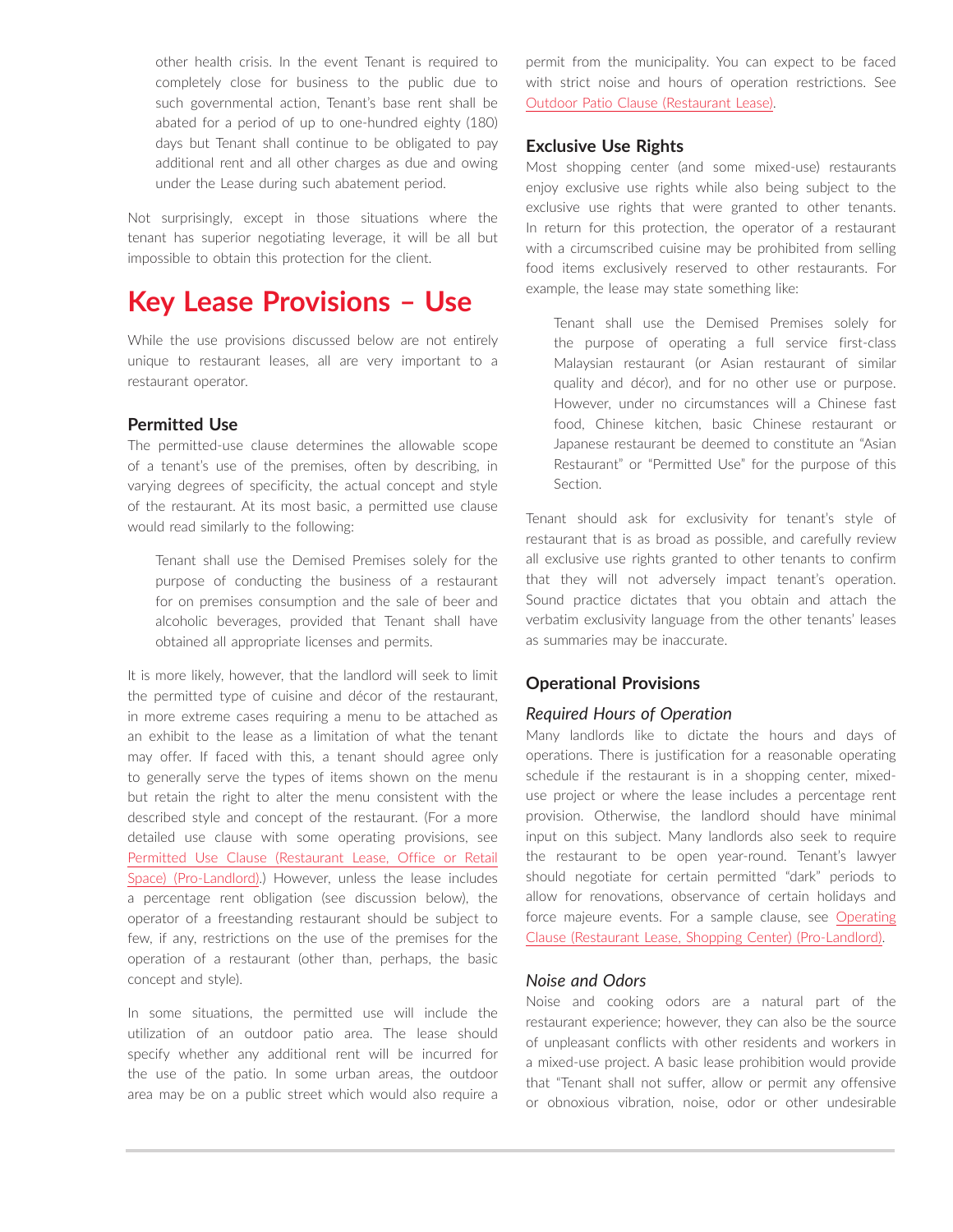effect to emanate from the Premises." Regardless of the specificity of the language, you should make sure that the lease does not allow the landlord to implement any default measures until the tenant is provided with a detailed notice of the alleged offense and has a reasonable time to remedy the problem. A clause favorable to tenant with respect to odors in a mixed-use project is:

Notwithstanding the foregoing, Landlord understands that some odors are necessarily associated with the operation of a restaurant and that subject to the following conditions, the presence of such odors in the exterior of the Premises shall not constitute a breach of this Lease. In the event such odors (or smoke) are present in the residential apartments or in the Common Areas resulting in a continuous problem to residents, upon Tenant's receipt of supporting evidence that such odors are caused by Tenant's operations, Tenant, within twenty (20) days thereafter, shall use commercially reasonable efforts to remedy the situation at its sole cost and expense. "Commercially reasonable efforts," for purposes of the foregoing, may include the installation of apparatus similar to a so-called "air ionizer," "portable collector," "fume extractor," "coolant mist collectors," "scrubbers" or other electro-static exhaust systems in combination with passive filtration methods, reasonably acceptable to Landlord.

With respect to noise issues, inside noise often can be contained, at least to a reasonable degree, by adequate sound insulation. The type and rating of the insulation, and responsibility for its cost, should be specified in the lease. Note that some leases will specify an acceptable range of outside volume levels (by decibels) for sounds escaping the restaurant, whether based on local ordinance or otherwise.

Other obligations a restaurant operator is likely to be charged with include installing and maintaining in all cooking areas approved chemical fire extinguishing devices (such as an Ansul system) and suitable gas cut-off devices (manual and automatic), installing grease traps and taking all reasonable steps to prevent greasy substances from entering the waste lines of the building, and connecting kitchen drains directly to grease traps and the grease traps directly to the sewer or septic system.

### *Parking*

In most jurisdictions, zoning ordinances require restaurants to maintain more parking spaces per square foot of building floor area than general retailers. Parking is sometimes available in nearby garages or lots, but this requires an agreement with a third party that may be costly and timeconsuming to negotiate and document. Valet parking may require compliance with local ordinances. In mixed-use projects, the parking issues are complex due to the varying needs of retail and restaurant customers and employees, office workers, residents, and their visitors (see [Parking](https://advance.lexis.com/open/document/lpadocument/?pdmfid=1000522&pddocfullpath=%2Fshared%2Fdocument%2Fforms%2Furn%3AcontentItem%3A5R6K-0CN1-F4GK-M4D1-00000-00&pdcontentcomponentid=500752&pdteaserkey=sr0&pditab=allpods&ecomp=ztrg&earg=sr0)  [Clause \(Restaurant Lease, Office Building\)](https://advance.lexis.com/open/document/lpadocument/?pdmfid=1000522&pddocfullpath=%2Fshared%2Fdocument%2Fforms%2Furn%3AcontentItem%3A5R6K-0CN1-F4GK-M4D1-00000-00&pdcontentcomponentid=500752&pdteaserkey=sr0&pditab=allpods&ecomp=ztrg&earg=sr0). Make sure there is a provision ensuring adequate signage directing patrons to your client's restaurant. The lease should require the landlord to maintain a specified number of conveniently located parking spaces for use by tenant's customers (including for pick-up customers, if applicable). However, most shopping center leases do not provide meaningful parking protections for the restaurant tenant. If the landlord charges for parking, try to negotiate free or reduced rates for the tenant's validated customers.

### **Rules and Regulations**

Some leases have separate permitted use clauses and operations / restrictive covenant clauses while other leases will combine them. (See [Permitted Use Clause \(Restaurant](https://advance.lexis.com/open/document/lpadocument/?pdmfid=1000522&pddocfullpath=%2Fshared%2Fdocument%2Fforms%2Furn%3AcontentItem%3A5R6K-0CN1-F4GK-M4D6-00000-00&pdcontentcomponentid=500752&pdteaserkey=sr0&pditab=allpods&ecomp=ztrg&earg=sr0)  [Lease, Office or Retail Space\) \(Pro-Landlord\).](https://advance.lexis.com/open/document/lpadocument/?pdmfid=1000522&pddocfullpath=%2Fshared%2Fdocument%2Fforms%2Furn%3AcontentItem%3A5R6K-0CN1-F4GK-M4D6-00000-00&pdcontentcomponentid=500752&pdteaserkey=sr0&pditab=allpods&ecomp=ztrg&earg=sr0)) Regardless, be sensitive to the landlord promulgated building (or shopping center) rules and regulations, which are often annexed as an exhibit to the lease, or sometimes which, disarmingly, without any specificity, are simply referred to as rules "adopted now or in the future." In either event, make certain that your carefully negotiated permitted use and operations provisions are not materially impacted by the more boilerplate (but equally binding) building rules and regulations.

# **Key Lease Provisions – Rent and Operating Expenses**

### **Percentage Rent**

Landlords in shopping centers, high-end hotels and other settings that the landlord believes provides an environment favorable to enhanced sales for the restaurant tenant, often want to share in a tenant's financial success. The usual vehicle for this (beyond a higher fixed rent) is a percentage rent provision by which the landlord will receive, in addition to the fixed rent, a percentage of a tenant's gross sales. See [Percentage Rent Clause \(Restaurant Lease, Shopping](https://advance.lexis.com/open/document/lpadocument/?pdmfid=1000522&pddocfullpath=%2Fshared%2Fdocument%2Fforms%2Furn%3AcontentItem%3A5R6K-0CN1-F4GK-M4D2-00000-00&pdcontentcomponentid=500752&pdteaserkey=sr0&pditab=allpods&ecomp=ztrg&earg=sr0)  [Center\).](https://advance.lexis.com/open/document/lpadocument/?pdmfid=1000522&pddocfullpath=%2Fshared%2Fdocument%2Fforms%2Furn%3AcontentItem%3A5R6K-0CN1-F4GK-M4D2-00000-00&pdcontentcomponentid=500752&pdteaserkey=sr0&pditab=allpods&ecomp=ztrg&earg=sr0) Beyond the obvious financial ramifications, the tenant should understand that this arrangement brings the landlord closer to becoming the tenant's partner with invasive consequences the impact of which should not be minimized.

The percentage rent formula is relatively straightforward: if the tenant's gross sales increase over a certain amount (commonly called the "breakpoint"), the landlord receives a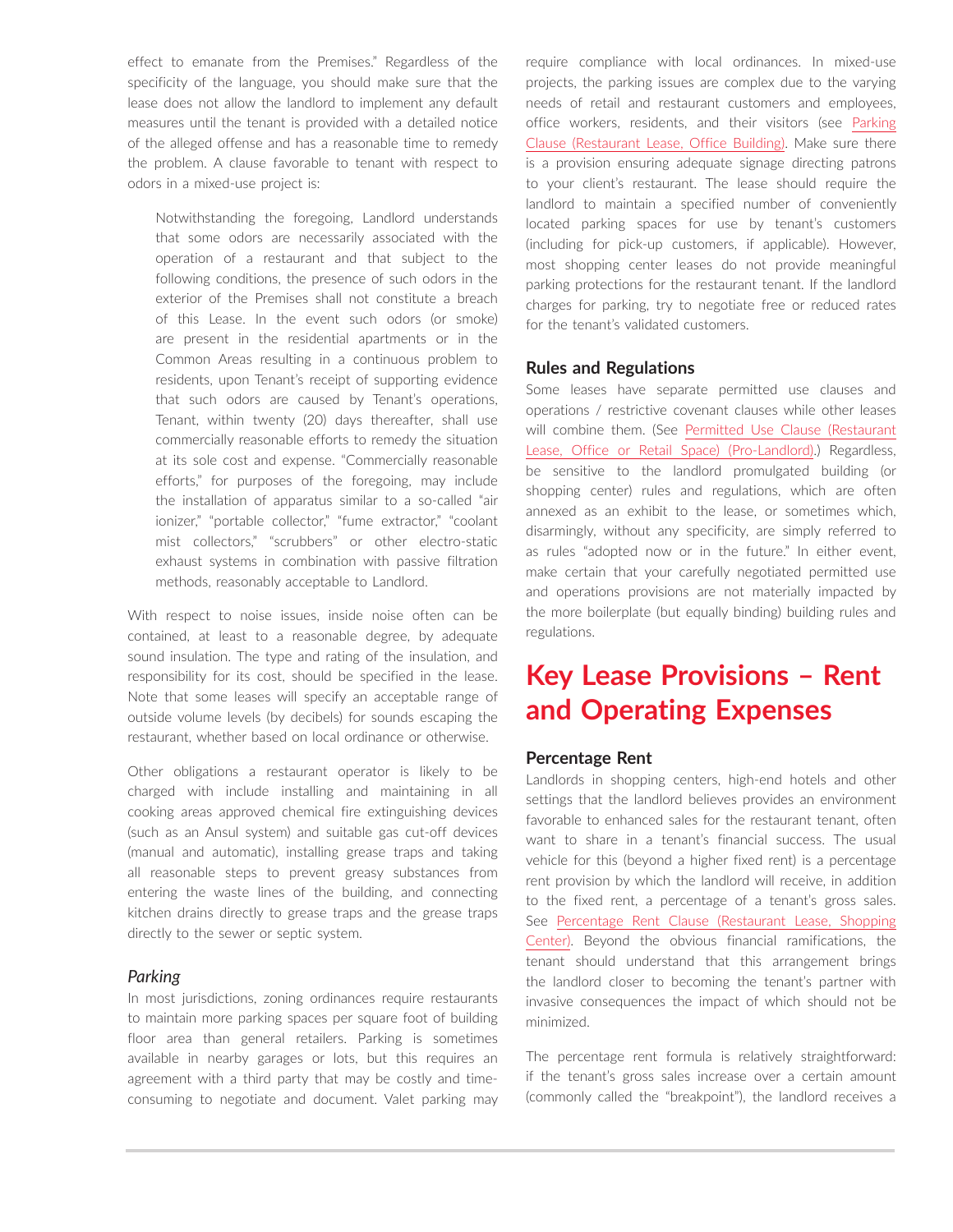designated percentage of such excess gross sales. Usually, a "natural breakpoint" is used, which is the amount of gross sales that, when multiplied by the applicable percentage, equals the amount of the annual fixed rent. For example, assume the applicable percentage is 5% and the annual fixed rent is \$100,000. The provision would state that the tenant will pay percentage rent equal to 5% of the tenant's gross sales over the natural breakpoint, which in this example would be \$2,000,000 (\$2,000,000 ÷ 5% = \$100,000). Therefore, in addition to the \$100,000 annual fixed rent, the tenant would be obligated to pay to landlord 5% of its gross sales in excess of \$2,000,000. Counsel should be aware that because many tenants will be profitable at a lower gross sales level than the natural breakpoint, a landlord may try for a lower breakpoint. Depending upon the tenant's projections, the tenant might counter by agreeing to pay a fixed rent greater than the location warrants in return for a higher breakpoint.

From a drafting perspective, it is essential to carefully define the types of sales that will be included and excluded (e.g., sales tax, tips, etc.) in the calculation of gross sales. See Paragraphs \_\_\_.02 (a) (for items included in the definition of sales) and .02 (b) (for excluded items) in [Percentage Rent Clause \(Restaurant Lease, Shopping](https://advance.lexis.com/open/document/lpadocument/?pdmfid=1000522&pddocfullpath=%2Fshared%2Fdocument%2Fforms%2Furn%3AcontentItem%3A5R6K-0CN1-F4GK-M4D2-00000-00&pdcontentcomponentid=500752&pdteaserkey=sr0&pditab=allpods&ecomp=ztrg&earg=sr0)  [Center\).](https://advance.lexis.com/open/document/lpadocument/?pdmfid=1000522&pddocfullpath=%2Fshared%2Fdocument%2Fforms%2Furn%3AcontentItem%3A5R6K-0CN1-F4GK-M4D2-00000-00&pdcontentcomponentid=500752&pdteaserkey=sr0&pditab=allpods&ecomp=ztrg&earg=sr0)

Also, the customary radius restriction (especially in the shopping center context; prohibiting tenant from operating another restaurant within a specified area so as prevent the diversion of revenue to another restaurant, should be limited in scope, and should apply only to competing-style restaurants. (see Paragraph \_\_\_.02(c)). You can also expect a provision requiring the tenant to continuously operate the premises and to permit the landlord to audit the tenant's books and records (see Paragraph \_\_\_. 04). Try to obtain an undertaking by the landlord to keep all disclosed financial information confidential (with certain customary carve-outs such as disclosure to landlord's accountants, current or prospective lenders or prospective purchasers).

### **Operating Expenses**

Shopping center tenants and mixed-use project tenants can expect to pay their proportionate share of the landlord's operating expenses (sometimes referred to as common area maintenance, or CAM expenses). Tenant's counsel should carefully negotiate the exclusion of items that are not properly the tenant's responsibility and, if possible, a maximum annual increase in the operating expenses. For examples of items commonly included and excluded from the definition of operating expenses see Paragraph 3.A in [Retail Lease Agreement \(Long Form\)](https://advance.lexis.com/open/document/lpadocument/?pdmfid=1000522&pddocfullpath=%2Fshared%2Fdocument%2Fforms%2Furn%3AcontentItem%3A5B96-SXY1-JG59-22M2-00000-00&pdcontentcomponentid=500752&pdteaserkey=sr47&pditab=allpods&ecomp=ztrg&earg=sr47).

Allocating operating expenses in a mixed-use project can present an especially challenging undertaking requiring enhanced diligence on the part of the tenant's counsel. The project's Declaration of Covenants, Conditions and Restrictions will provide for operating expenses to be allocated among the office, residential and retail users pursuant to a negotiated formula, with the retail components' operating expenses being further allocated between retail stores and restaurants. Because retail (including restaurant) tenants generally pay a straight passthrough of operating expenses (whereas office tenants pay only increases over a base year, and apartment tenants pay a gross rent without operating expenses), landlords have an incentive to shift as much of the operating expenses as possible to the retail component. Prospectively, advise your client to carefully review the annual statements of operating expenses. Landlords sometimes ignore (whether intentionally or inadvertently) specific operating expense exclusions in your client's lease which are not uniform to other leases, and therefore overcharge your client. To that end, make sure your client has the right to perform annual audits of the landlord's books and records pertaining to operating expenses. Be resistant to any provision which would limit the tenant's right to challenge an operating expense billing by requiring an objection to be interposed within an artificially short period.

### **Other Key Lease Provisions**

### **Tenant's Improvements**

The tenant's improvements and non-cosmetic alterations will be subject to the landlord's approval and compliance with applicable law. However, the tenant should try to obtain in the lease the landlord's approval (based upon preliminary sketches and renderings) of at least the concept and theme of the restaurant. The architect's formal plans setting forth the more technical embodiment of those concepts would remain subject to the landlord's approval. A detailed work letter specifying which aspects of the tenant's alterations the landlord is responsible for performing (including the specifics of the materials to be used) should be annexed to the lease. Similarly, a detailed description of the work tenant is obligated to perform should be set forth in an exhibit to the lease. Generally, if the landlord has granted an allowance for all or part of the tenant's work, the allowance will already be factored into the amount of the fixed rent. Note that the disbursement of the work allowance is usually subject to certain rigid guidelines (see [Tenant Improvement Clause \(Restaurant Lease\)](https://advance.lexis.com/open/document/lpadocument/?pdmfid=1000522&pddocfullpath=%2Fshared%2Fdocument%2Fforms%2Furn%3AcontentItem%3A5R6K-0CN1-F4GK-M4D8-00000-00&pdcontentcomponentid=500752&pdteaserkey=sr0&pditab=allpods&ecomp=ztrg&earg=sr0)) and that it is not uncommon for a landlord to seek to recoup its work allowance (as well as brokerage and legal fees) should the tenant later default.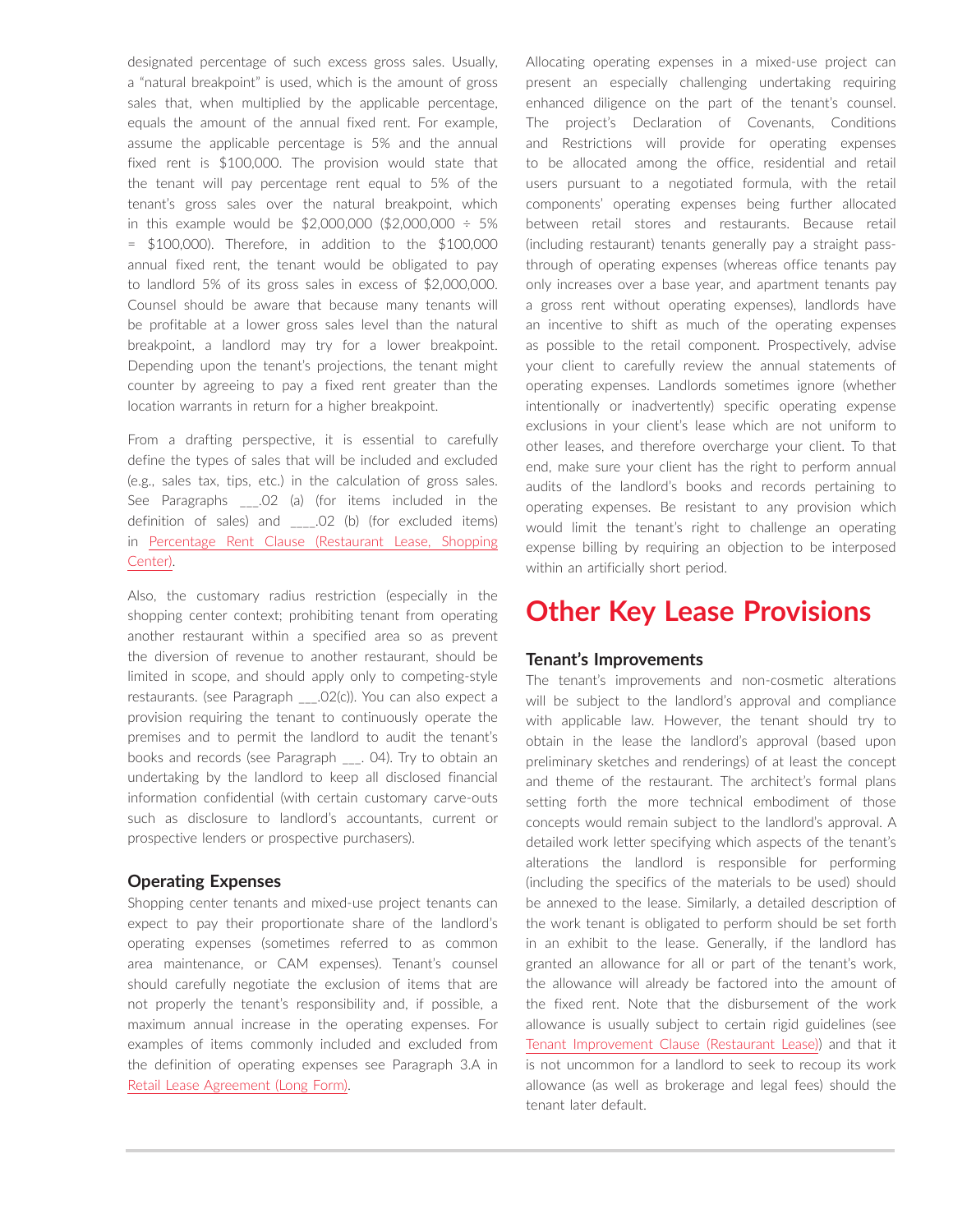### **Rent Commencement**

Rent commencement and the opening of the restaurant should not be tied to fixed dates; the process of securing permits and completing the buildout can be delayed for many reasons often beyond the tenant's control, especially when ensnared in the bureaucratic quagmire that is common in larger urban areas. The tenant should agree to use only "reasonable efforts" to complete the tenant improvements and to commence operations as soon thereafter as possible, but this is not usually acceptable to the landlord. If not, try to compromise by establishing a timeline for actions required of landlord and tenant, considering the interplay between the respective efforts of the parties and the time necessary for final municipal inspections and signoffs.

### **Insurance-Related Concerns**

It is not uncommon for a lease to contain internal inconsistencies between the insurance coverage provisions and other insurance-related provisions (e.g., subrogation, indemnification, casualty and release and waiver clauses). These inconsistencies can result in unintended uncovered risks that might not become apparent until a casualty is experienced and a claim is interposed and rejected by the carrier. Unless the tenant's counsel is very sophisticated in this area of practice, it is strongly recommended that counsel immediately forward the lease draft to tenant's insurance agent or risk manager for a comprehensive review of these provisions.

For further discussion see [Insurance Considerations in](https://advance.lexis.com/open/document/lpadocument/?pdmfid=1000522&pddocfullpath=%2Fshared%2Fdocument%2Fanalytical-materials%2Furn%3AcontentItem%3A5R4B-K6C1-F57G-S4BM-00000-00&pdcontentcomponentid=500749&pdteaserkey=sr0&pditab=allpods&ecomp=ztrg&earg=sr0)  [Commercial Leasing \(Tenant\)](https://advance.lexis.com/open/document/lpadocument/?pdmfid=1000522&pddocfullpath=%2Fshared%2Fdocument%2Fanalytical-materials%2Furn%3AcontentItem%3A5R4B-K6C1-F57G-S4BM-00000-00&pdcontentcomponentid=500749&pdteaserkey=sr0&pditab=allpods&ecomp=ztrg&earg=sr0) and [Indemnity and Other Risk](https://advance.lexis.com/open/document/lpadocument/?pdmfid=1000522&pddocfullpath=%2Fshared%2Fdocument%2Fanalytical-materials%2Furn%3AcontentItem%3A5R4B-K6C1-F57G-S4BN-00000-00&pdcontentcomponentid=500749&pdteaserkey=sr0&pditab=allpods&ecomp=ztrg&earg=sr0)  [Allocation Mechanisms in Commercial Leases](https://advance.lexis.com/open/document/lpadocument/?pdmfid=1000522&pddocfullpath=%2Fshared%2Fdocument%2Fanalytical-materials%2Furn%3AcontentItem%3A5R4B-K6C1-F57G-S4BN-00000-00&pdcontentcomponentid=500749&pdteaserkey=sr0&pditab=allpods&ecomp=ztrg&earg=sr0).

### **Security Interest**

The lease (or applicable law) may grant the landlord a security interest in tenant's FF&E which would allow the landlord to sell the FF&E if the lease is terminated. To allow tenant the flexibility of leasing or financing the costly FF&E, the lease should require the landlord to sign an agreement granting the financing company a security interest.

### **Non-Disturbance Agreement**

Your client's lease will generally be subordinate to the interests of certain superior interests (typically the landlord's lender). In addition, many leases provide that in the event of a foreclosure by the lender, the tenant must "attorn" to the lender, but only if the lender so requires. If the lender opts not to recognize your client's lease, your client might find itself dispossessed with the almost total loss of its substantial build-out costs. Thus, depending upon the magnitude of the buildout and the bargaining power of the tenant, a tenant should forcefully negotiate for

a form of non-disturbance and attornment agreement. This is an agreement between the tenant, the landlord and the landlord's lender which makes it obligatory not only for the tenant to attorn to the lender, but for the lender to recognize the continuing validity of the lease. This agreement can be very complex as the lender usually seeks to impose limitations upon certain of tenant's rights under the lease. The tenant's counsel should try to make the delivery of the agreement an express obligation of the landlord, either upon execution of the lease or within a stated time thereafter. However, many landlords will only agree to use commercially reasonable efforts to obtain the agreement, or may be entirely resistant if the tenant is a small tenant, especially in a multi-use project or shopping center. Often, a tenant's obligation to attorn is expressly conditioned upon lender agreeing in writing to recognize tenant's lease. For further discussion, see [Provisions](https://advance.lexis.com/open/document/lpadocument/?pdmfid=1000522&pddocfullpath=%2Fshared%2Fdocument%2Fanalytical-materials%2Furn%3AcontentItem%3A5MND-X4Y1-JJ1H-X489-00000-00&pdcontentcomponentid=500749&pdteaserkey=sr0&pditab=allpods&ecomp=ztrg&earg=sr0)  [in a Subordination, Non-Disturbance, and Attornment](https://advance.lexis.com/open/document/lpadocument/?pdmfid=1000522&pddocfullpath=%2Fshared%2Fdocument%2Fanalytical-materials%2Furn%3AcontentItem%3A5MND-X4Y1-JJ1H-X489-00000-00&pdcontentcomponentid=500749&pdteaserkey=sr0&pditab=allpods&ecomp=ztrg&earg=sr0)  [Agreement.](https://advance.lexis.com/open/document/lpadocument/?pdmfid=1000522&pddocfullpath=%2Fshared%2Fdocument%2Fanalytical-materials%2Furn%3AcontentItem%3A5MND-X4Y1-JJ1H-X489-00000-00&pdcontentcomponentid=500749&pdteaserkey=sr0&pditab=allpods&ecomp=ztrg&earg=sr0)

For an annotated subordination clause see Paragraph 20 in [Retail Lease Agreement \(Long Form\);](https://advance.lexis.com/open/document/lpadocument/?pdmfid=1000522&pddocfullpath=%2Fshared%2Fdocument%2Fforms%2Furn%3AcontentItem%3A5B96-SXY1-JG59-22M2-00000-00&pdcontentcomponentid=500752&pdteaserkey=sr47&pditab=allpods&ecomp=ztrg&earg=sr47) see also, [Subordination, Non-Disturbance, and Attornment](https://advance.lexis.com/open/document/lpadocument/?pdmfid=1000522&pddocfullpath=%2Fshared%2Fdocument%2Fforms%2Furn%3AcontentItem%3A59M4-93D1-JFSV-G3FH-00000-00&pdcontentcomponentid=500752&pdteaserkey=sr0&pditab=allpods&ecomp=ztrg&earg=sr0)  [Agreement \(Construction Loan\)](https://advance.lexis.com/open/document/lpadocument/?pdmfid=1000522&pddocfullpath=%2Fshared%2Fdocument%2Fforms%2Furn%3AcontentItem%3A59M4-93D1-JFSV-G3FH-00000-00&pdcontentcomponentid=500752&pdteaserkey=sr0&pditab=allpods&ecomp=ztrg&earg=sr0).

#### **Exit Strategies**

Although a lease is negotiated during a time of great optimism, the high failure rate of new restaurants cannot be ignored. If your client's restaurant is not successful, then it needs to be able to close with a minimum of financial pain. Thus, it is essential that counsel provide exit strategies for the client. One of the most valuable rights in this regard is the ability to assign the lease in conjunction with the sale of the restaurant (either by stock or asset sale). (Subletting is another option. However, because in a subletting arrangement the original tenant remains the direct tenant under the existing lease and no privity of contract is created between the subtenant and the landlord, it is a less desirable option.) This is often the only way to recover the cost of the tenant improvements, including permanent fixtures such as cooking systems and walk-in coolers. Even if the lease allows it, the cost of removing improvements and fixtures, and restoring the space, is generally prohibitive.

Not surprisingly, the landlord will want some degree of control over a possible assignment to a new tenant. The landlord's conditions for approving an assignment should be specifically enumerated in the lease. At a minimum, the landlord should not be able to unreasonably withhold, delay or condition its consent to the proposed assignment. To provide some objective standard as to what is "reasonable," counsel should negotiate for a set of criteria to be included (even though the application of the criteria to a particular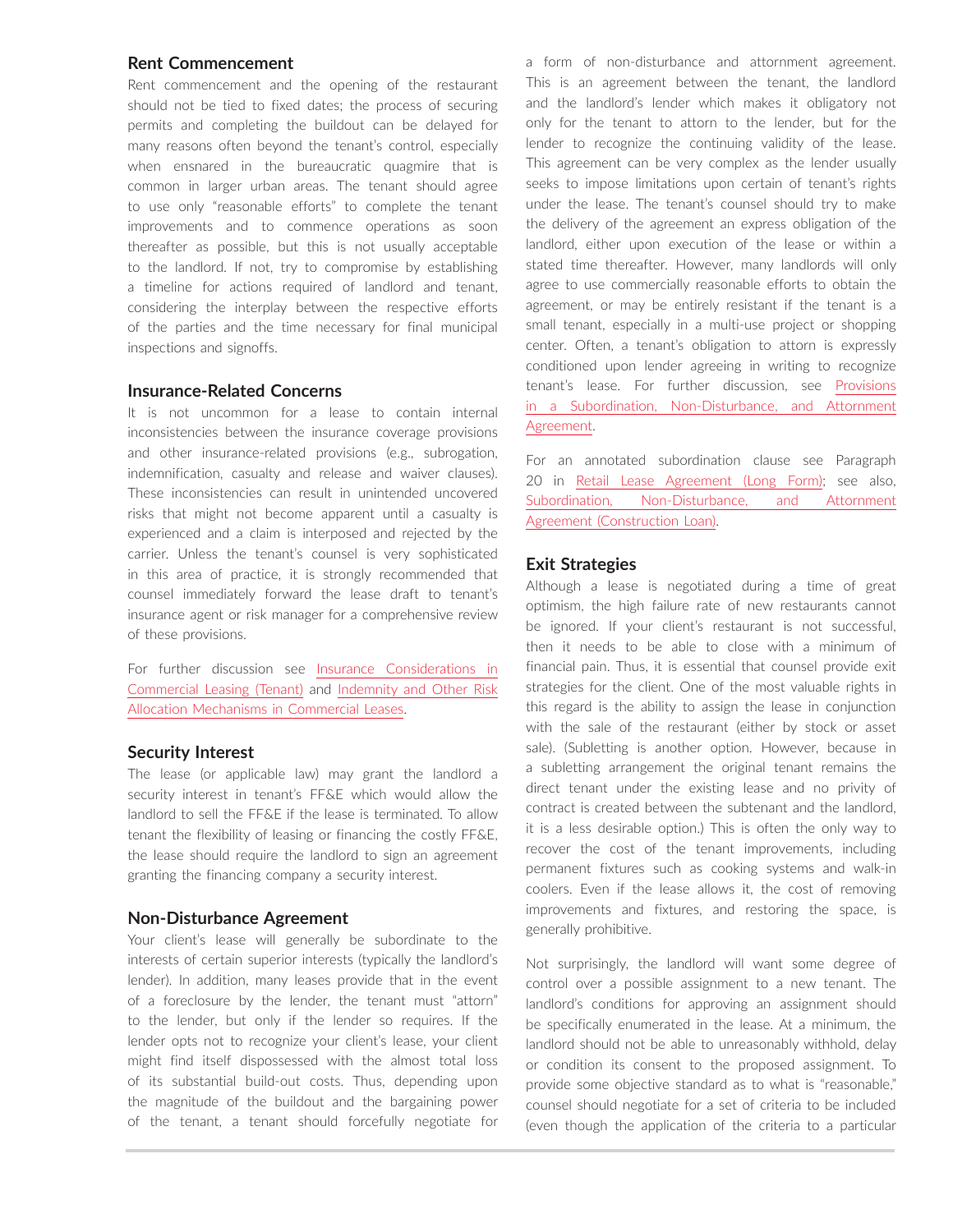assignment is still subject to subjective application by the landlord). Such criteria are likely to include that the proposed assignee must have financial standing, character, business reputation and experience as a restaurateur, at least equal to that of the existing operator. (See alternate provision to subsection (a) in [Assignment and Subletting](https://advance.lexis.com/open/document/lpadocument/?pdmfid=1000522&pddocfullpath=%2Fshared%2Fdocument%2Fforms%2Furn%3AcontentItem%3A5R6K-0CN1-F4GK-M4CN-00000-00&pdcontentcomponentid=500752&pdteaserkey=sr0&pditab=allpods&ecomp=ztrg&earg=sr0)  [Clause \(Commercial Lease\) \(Pro-Landlord\).](https://advance.lexis.com/open/document/lpadocument/?pdmfid=1000522&pddocfullpath=%2Fshared%2Fdocument%2Fforms%2Furn%3AcontentItem%3A5R6K-0CN1-F4GK-M4CN-00000-00&pdcontentcomponentid=500752&pdteaserkey=sr0&pditab=allpods&ecomp=ztrg&earg=sr0)

In some situations, including a transfer by tenant to a successor entity (often defined to include affiliates, merged and consolidated entities), a landlord may be amenable to allowing an assignment without the need for consent. You should try to expand this category to include a transfer to a bona fide purchaser of all or substantially all the assets or stock of the tenant. The landlord may be amenable provided the foregoing criteria also are satisfied. Counsel should be cognizant that in many jurisdictions, absent contrary language in the lease or assignment documents, the assigning tenant will remain liable to the landlord should the assignee default. Also, be mindful of any existing personal guaranties and make sure to include a provision allowing a reasonably acceptable new guarantor to replace the original guarantor.

Should the landlord insist on a provision requiring the tenant to share with the landlord a portion of any consideration received from the assignee, negotiate for all unamortized improvement costs and assignment transaction costs (e.g., brokerage and legal) to first be deducted, and try to limit landlord's share to no more than 50%.

### **Disposition of FF&E.**

Leases generally provide for the disposition of the FF&E at the end of the term. However, because restaurant FF&E is often substantially more valuable than the racking or display cases of normal retailers, the surrender provision is often more heavily negotiated. A restaurant tenant may want to retain its FF&E to sell or to use at other sites, while the landlord may want to keep the premises as a restaurant and use its presence as an inducement to a prospective tenant.

# **Additional Considerations for Restaurants Located in Shopping Centers**

If the restaurant is located in a shopping center, the following issues should also be addressed in the lease.

### **Access and Signage**

Common areas inside shopping centers are often cluttered by small kiosks, carts, massage chairs, and other sources of ancillary revenue. The lease should identify the main access areas to the restaurant from all parking and other common areas, and the landlord should not be permitted to obstruct, relocate, or close these access routes. The lease should provide the tenant with the right to directional signage at various locations in parking and other common areas. The tenant should be included on all mall directories and print and electronic advertising.

### **Remodeling and Renovation**

The shopping center will be remodeled occasionally, and the tenant may suffer some loss of business during the renovation period. The lease should reasonably protect access and visibility during remodeling. The landlord will usually offer a rent reduction for the inconvenience caused, but the tenant should push to be reimbursed for lost sales (to the extent tenant can establish that a decline in sales is the direct result of the remodeling).

If the tenant must agree to a relocation clause, try to limit it to where the shopping center is to be remodeled or expanded. The landlord should pay all costs to construct a similar restaurant, as well as all other expenses of relocation. Any new location should have similar pedestrian traffic. If the new space is larger than the original space, the tenant should not pay rent on the additional floor area.

### **Deliveries**

Although restaurants may be required to share loading docks with other retailers, restaurant deliveries should be given priority as they are usually small and can be unloaded quickly. Restrictions on hours of deliveries should be carefully negotiated, especially as restaurants receive perishable foods. The landlord will usually provide shared trash facilities. The tenant should make sure these facilities are adequate and located far enough from tenant's restaurant that they cannot be smelled. Restaurants produce more trash than other retailers, so landlords may require restaurants to bear a higher percentage of trash costs than retailers.

# **Considerations for Restaurants in Located in Hotels**

Although a detailed discussion of restaurant leases in hotels is beyond the scope of this practice note, the tenant's counsel should be aware of the following basics when negotiating a restaurant lease in a hotel. If your client will operate in a well-known, high quality hotel, determine whether it is important to your client that the hotel remain